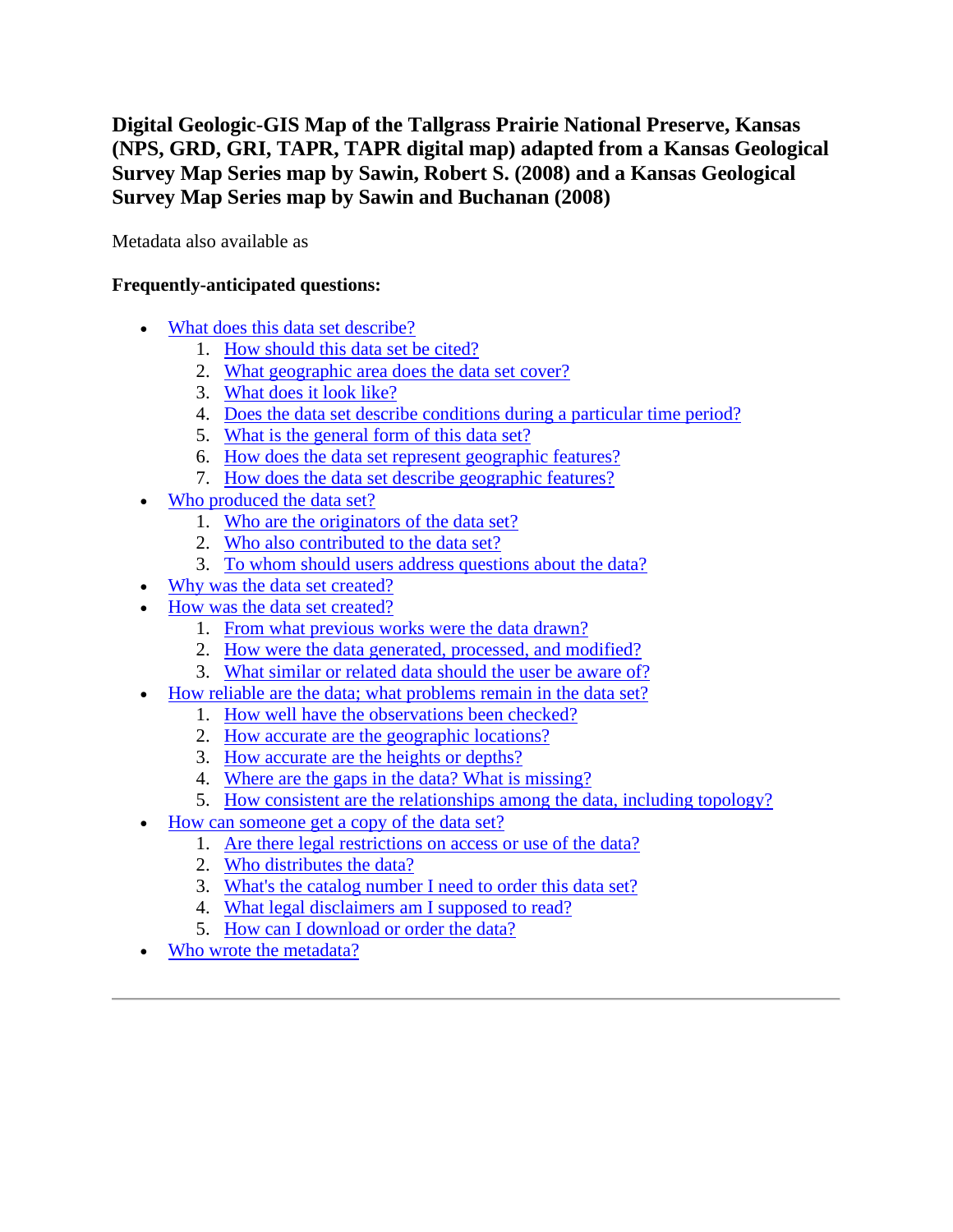#### **What does this data set describe?**

#### *Title:*

Digital Geologic-GIS Map of the Tallgrass Prairie National Preserve, Kansas (NPS, GRD, GRI, TAPR, TAPR digital map) adapted from a Kansas Geological Survey Map Series map by Sawin, Robert S. (2008) and a Kansas Geological Survey Map Series map by Sawin and Buchanan (2008)

#### *Abstract:*

The Digital Geologic-GIS Map of the Tallgrass Prairie National Preserve, Kansas is composed of GIS data layers and GIS tables, and is available in the following GRIsupported GIS data formats: 1.) a 10.1 file geodatabase (tapr\_geology.gdb), a 2.) Open Geospatial Consortium (OGC) geopackage, and 3.) 2.2 KMZ/KML file for use in Google Earth, however, this format version of the map is limited in data layers presented and in access to GRI ancillary table information. The file geodatabase format is supported with a 1.) ArcGIS Pro map file (.mapx) file (tapr\_geology.mapx) and individual Pro layer (.lyrx) files (for each GIS data layer), as well as with a 2.) 10.1 ArcMap (.mxd) map document (tapr\_geology.mxd) and individual 10.1 layer (.lyr) files (for each GIS data layer). The OGC geopackage is supported with a QGIS project (.qgz) file. Upon request, the GIS data is also available in ESRI 10.1 shapefile format. Contact Stephanie O'Meara (see contact information below) to acquire the GIS data in these GIS data formats. In addition to the GIS data and supporting GIS files, three additional files comprise a GRI digital geologic-GIS dataset or map: 1.) A GIS readme file (tapr\_geology\_gis\_readme.pdf), 2.) the GRI ancillary map information document (.pdf) file (tapr\_geology.pdf) which contains geologic unit descriptions, as well as other ancillary map information and graphics from the source map(s) used by the GRI in the production of the GRI digital geologic-GIS data for the park, and 3.) a user-friendly FAQ PDF version of the metadata (tapr\_geology\_metadata\_faq.pdf). Please read the tapr\_geology\_gis\_readme.pdf for information pertaining to the proper extraction of the GIS data and other map files. Google Earth software is available for free at: https://www.google.com/earth/versions/. QGIS software is available for free at: https://www.qgis.org/en/site/. Users are encouraged to only use the Google Earth data for basic visualization, and to use the GIS data for any type of data analysis or investigation. The data were completed as a component of the Geologic Resources Inventory (GRI) program, a National Park Service (NPS) Inventory and Monitoring (I&M) Division funded program that is administered by the NPS Geologic Resources Division (GRD). For a complete listing of GRI products visit the GRI publications webpage: For a complete listing of GRI products visit the GRI publications webpage: https://www.nps.gov/subjects/geology/geologic-resourcesinventory-products.htm. For more information about the Geologic Resources Inventory Program visit the GRI webpage: https://www.nps.gov/subjects/geology/gri,htm. At the bottom of that webpage is a "Contact Us" link if you need additional information. You may also directly contact the program coordinator, Jason Kenworthy (jason\_kenworthy@nps.gov). Source geologic maps and data used to complete this GRI digital dataset were provided by the following: Kansas Geological Survey. Detailed information concerning the sources used and their contribution the GRI product are listed in the Source Citation section(s) of this metadata record (tapr\_geology\_metadata.txt or tapr\_geology\_metadata\_faq.pdf). Users of this data are cautioned about the locational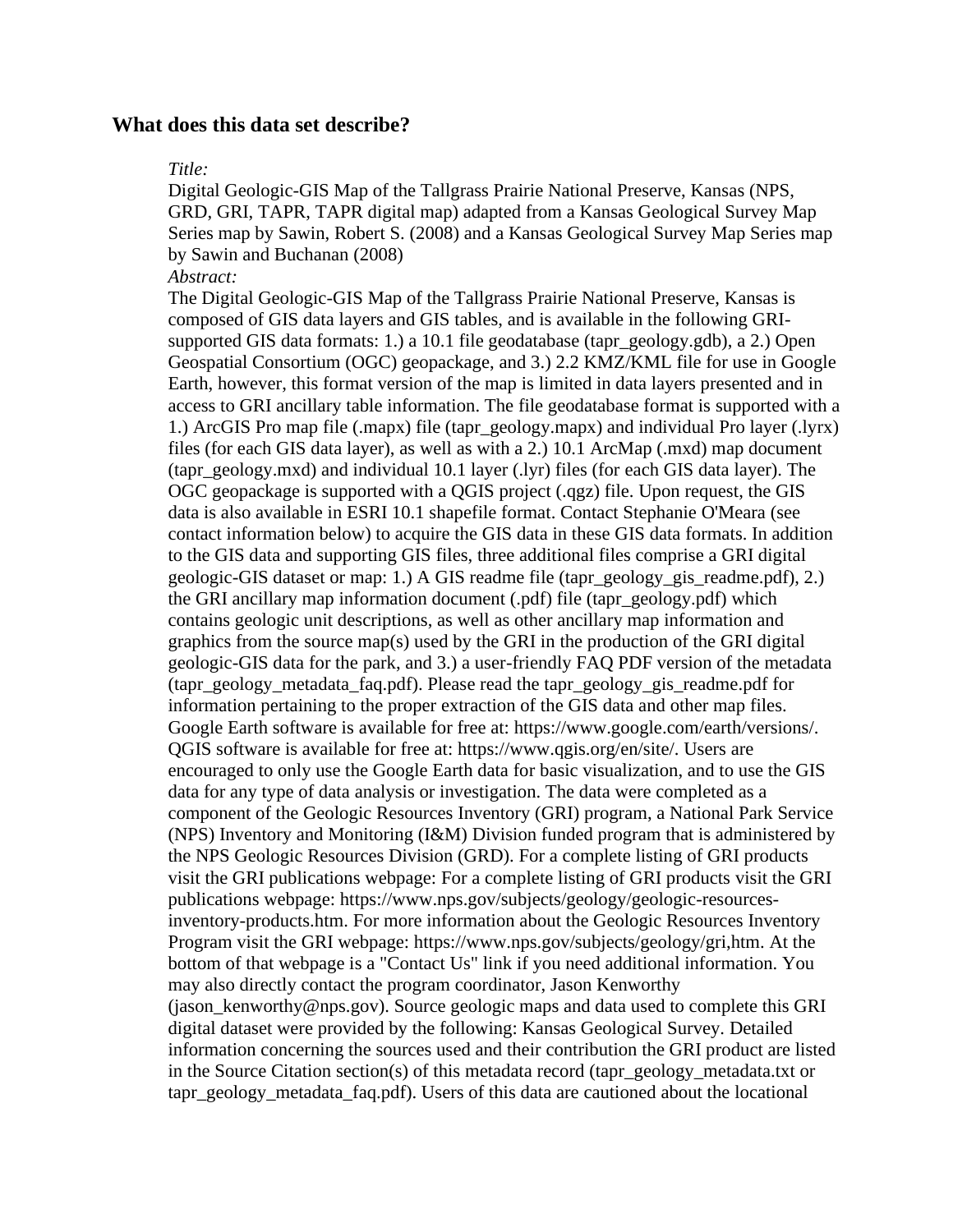accuracy of features within this dataset. Based on the source map scale of 1:12,000 and United States National Map Accuracy Standards features are within (horizontally) 10.2 meters or 33.3 feet of their actual location as presented by this dataset. Users of this data should thus not assume the location of features is exactly where they are portrayed in Google Earth, ArcGIS, QGIS or other software used to display this dataset. All GIS and ancillary tables were produced as per the NPS GRI Geology-GIS Geodatabase Data Model v. 2.3. (available at: https://www.nps.gov/articles/gri-geodatabase-model.htm). *Supplemental\_Information:*

The data layers (feature classes) that comprise the Digital Geologic-GIS Map of the Tallgrass Prairie National Preserve, Kansas include: Geologic Cross Section Lines (TAPRSEC), Geologic Point Features (TAPRGPF), Geologic Observation Localities (TAPRGOL), Linear Geologic Units (TAPRGLN), Geologic Attitude Observation Localities (TAPRATD), Geologic Contacts (TAPRGLGA) and Geologic Units (TAPRGLG). In addition to the data layers, there are three GIS tables, the Geologic Unit Information Table (taprunit) Table, the short-version of the Geologic Unit Information Table (taprunit short) Table, and the Source Map Information Table (taprmap) Table. Refer to the NPS GRI Geology-GIS Geodatabase Data Model v. 2.3 (available at: https://www.nps.gov/articles/gri-geodatabase-model.htm) for detailed data layer (feature class) and table specifications including attribute field parameters, definitions and domains, and implemented topology rules and relationship classes. For the KML/KMZ format all or only some of the data layers are available. The KMZ file also possesses online links to the GRI program and its products, and to this readme document, the GRI ancillary map information document and the FAQ metadata pertaining to this dataset/map. The GIS data projection is NAD83, UTM Zone 14N, however, for the KML/KMZ format the data is projected upon export to WGS84 Geographic, the native coordinate system used by Google Earth.

#### <span id="page-2-0"></span>1. **How should this data set be cited?**

National Park Service (NPS) Geologic Resources Inventory (GRI) program, 20220127, Digital Geologic-GIS Map of the Tallgrass Prairie National Preserve, Kansas (NPS, GRD, GRI, TAPR, TAPR digital map) adapted from a Kansas Geological Survey Map Series map by Sawin, Robert S. (2008) and a Kansas Geological Survey Map Series map by Sawin and Buchanan (2008).

## <span id="page-2-1"></span>2. **What geographic area does the data set cover?**

*West\_Bounding\_Coordinate:* -96.59789 *East\_Bounding\_Coordinate:* -96.50223 *North\_Bounding\_Coordinate:* 38.49719 *South\_Bounding\_Coordinate:* 38.39632

## <span id="page-2-2"></span>3. **What does it look like?**

Not applicable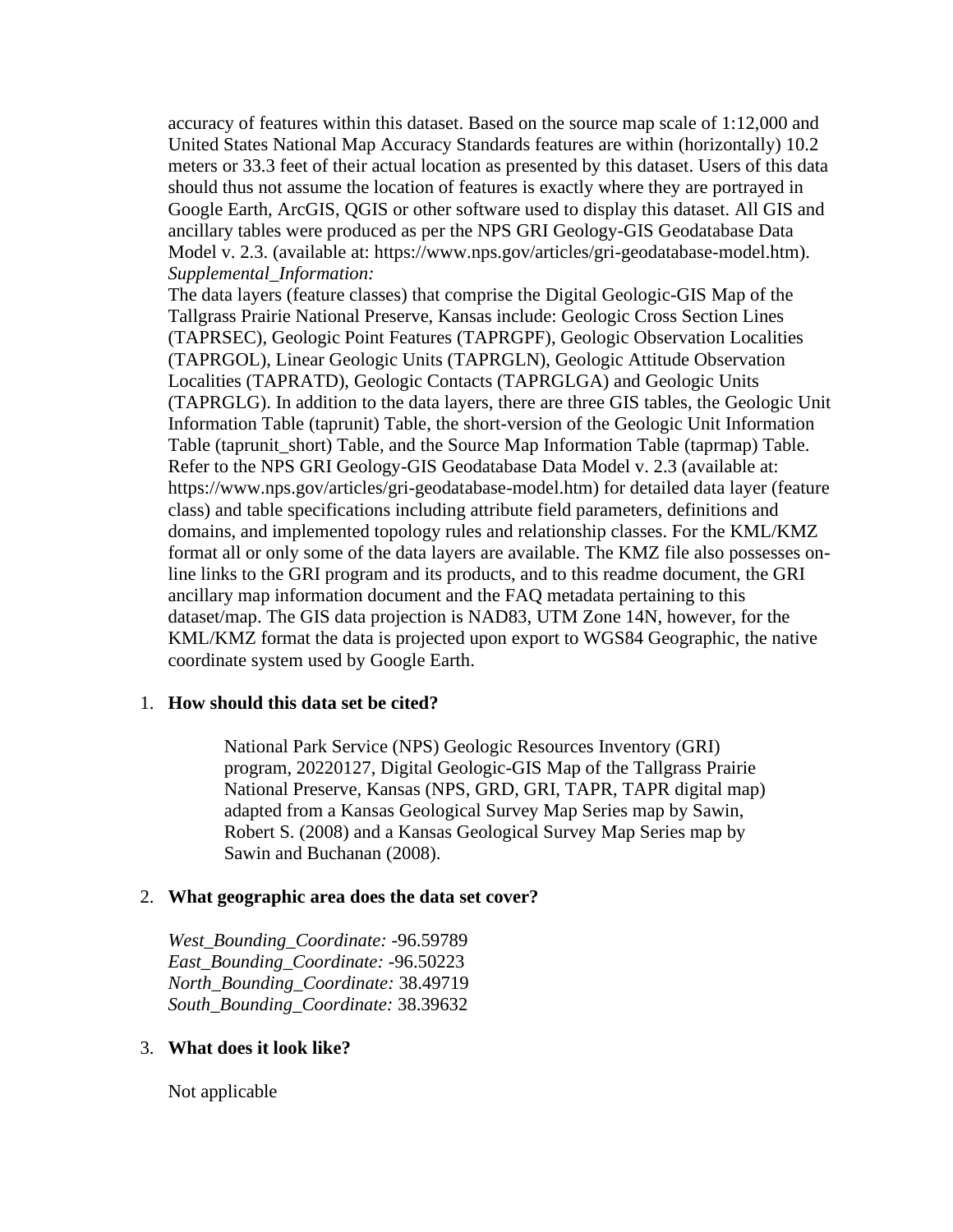No browse graphic provided

### <span id="page-3-0"></span>4. **Does the data set describe conditions during a particular time period?**

Calendar\_Date: 27-Jan-2022 *Currentness\_Reference:* ground condition

#### <span id="page-3-1"></span>5. **What is the general form of this data set?**

*Geospatial\_Data\_Presentation\_Form:* map

#### <span id="page-3-2"></span>6. **How does the data set represent geographic features?**

- a. **How are geographic features stored in the data set?**
- b. **What coordinate system is used to represent geographic features?**

*Grid\_Coordinate\_System\_Name:* Universal Transverse Mercator *Universal\_Transverse\_Mercator:*

*UTM\_Zone\_Number:* 14 *Transverse\_Mercator: Scale\_Factor\_at\_Central\_Meridian:* 0.999600 *Longitude\_of\_Central\_Meridian:* -99.0 *Latitude\_of\_Projection\_Origin:* 0.000000 *False\_Easting:* 500000.000000 *False\_Northing:* 0.000000

> Planar coordinates are encoded using coordinate pair Abscissae (x-coordinates) are specified to the nearest 0.000007 Ordinates (y-coordinates) are specified to the nearest 0.000007 Planar coordinates are specified in meters

> The horizontal datum used is North American Datum of 1983. The ellipsoid used is Geodetic Reference System 80. The semi-major axis of the ellipsoid used is 6378137.000000. The flattening of the ellipsoid used is 1/298.257222.

## <span id="page-3-3"></span>7. **How does the data set describe geographic features?**

#### *Entity\_and\_Attribute\_Overview:*

Refer to the NPS GRI Geology-GIS Geodatabase Data Model v. 2.3 (available at: https://www.nps.gov/articles/gri-geodatabase-model.htm) for detailed feature class and table attribute field parameters, definitions and domains, and implemented relationship classes, as well as for implemented feature class topology rules. *Entity\_and\_Attribute\_Detail\_Citation:* NPS GRI Geology-GIS Geodatabase Data Model v. 2.3. (available at: https://www.nps.gov/articles/gri-geodatabase-model.htm)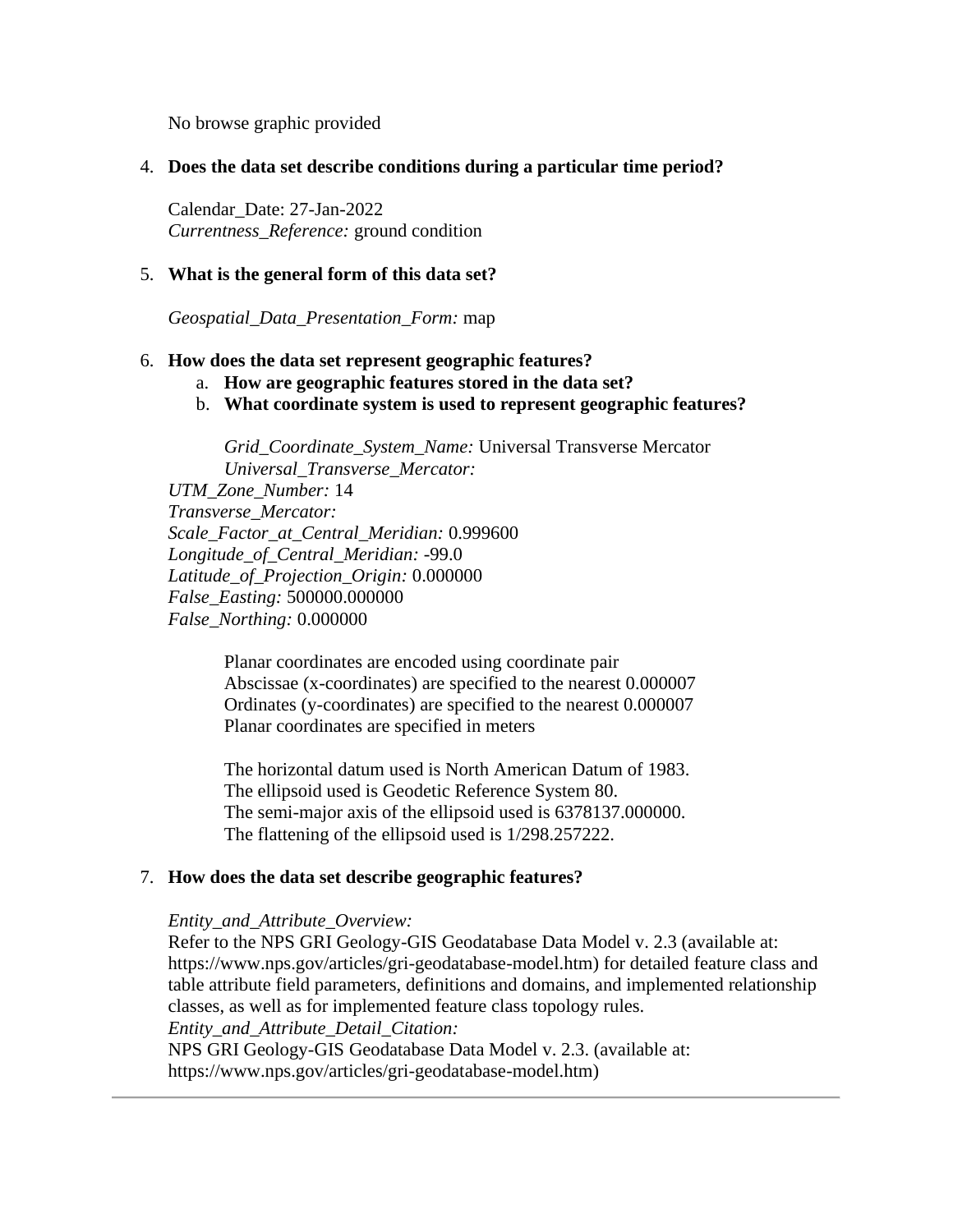## <span id="page-4-0"></span>**Who produced the data set?**

- <span id="page-4-1"></span>1. **Who are the originators of the data set?** (may include formal authors, digital compilers, and editors)
	- o National Park Service (NPS) Geologic Resources Inventory (GRI) program
- <span id="page-4-2"></span>2. **Who also contributed to the data set?**

Georgia Hybels, Stephanie O'Meara and James Winter (Colorado State University)

## <span id="page-4-3"></span>3. **To whom should users address questions about the data?**

Stephanie O'Meara Colorado State University Research Associate, Geologist/GIS Specialist/Data Manager 1201 Oak Ridge Drive, Suite 200 Fort Collins, Colorado 80525 USA

(970) 491-6655 (voice) stephanie\_o'meara@partner.nps.gov

*Hours\_of\_Service:* 9:00 a.m. to 5:00 p.m. (MST), Monday - Friday

## <span id="page-4-4"></span>**Why was the data set created?**

The data are intended to assist NPS personnel in the protection and management of Tallgrass Prairie National Preserve.

## <span id="page-4-5"></span>**How was the data set created?**

## <span id="page-4-6"></span>1. **From what previous works were the data drawn?**

**Kansas Geological Survey Map Series 119(A)** (source 1 of 2)

Sawin, Robert S., 2008, Surficial Geology of the Tallgrass Prairie National Preserve, Chase County, Kansas: Map Series 119(A), Kansas Geological Survey, Lawrence, Kansas.

*Type\_of\_Source\_Media:* digital data and paper *Source\_Scale\_Denominator:* 12000 *Source\_Contribution:*

Geologic features were derived from source digital data. In addition, geologic features not present with the digital data were digitized using a TIF image of the source map that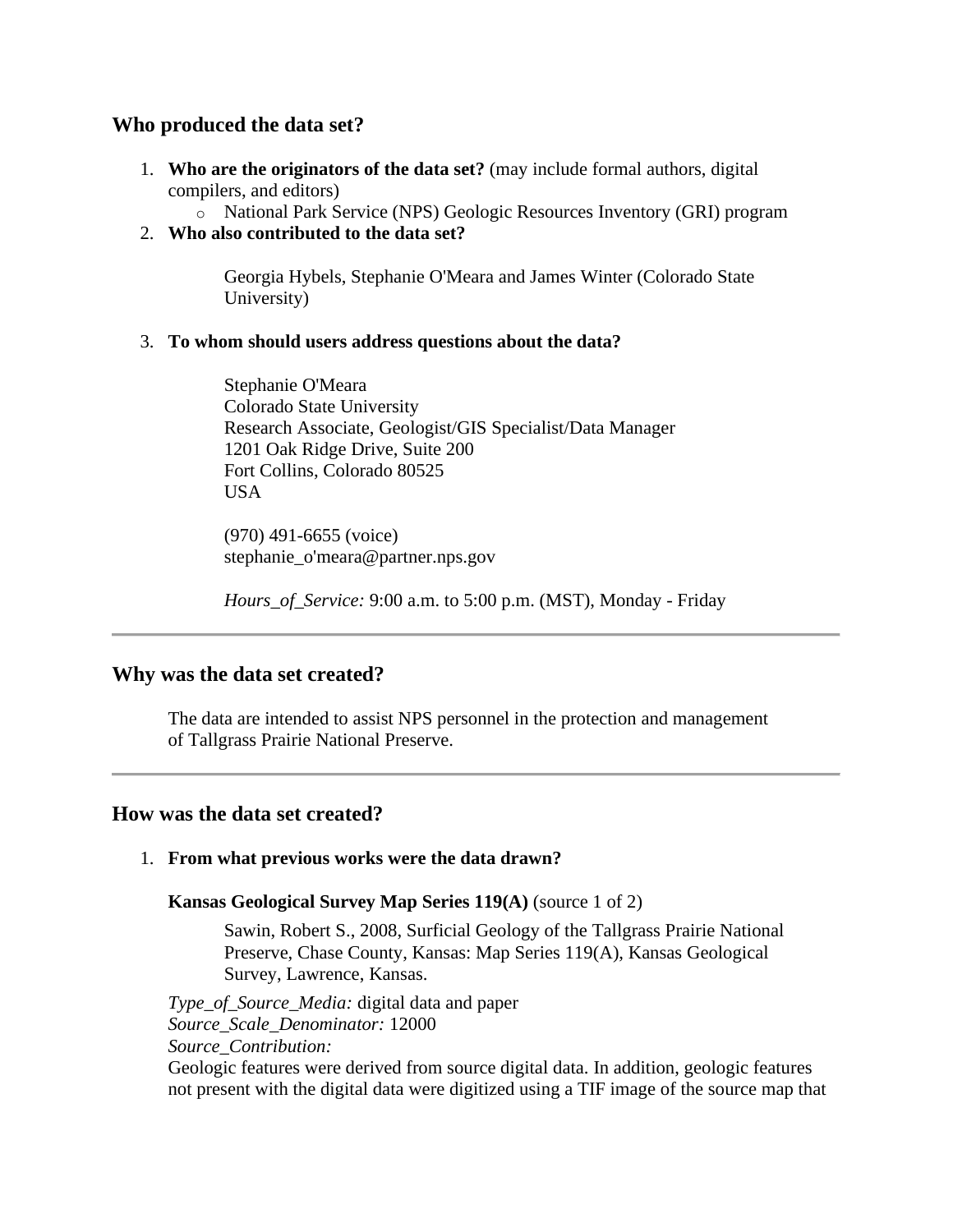was scanned at 300dpi and georeferenced in NAD83 UTM. The source map scan was also used to attribute features, as well as to check (QC) line quality, both positionally and spatially, and feature attribution. Ancillary source map text, including unit descriptions, and graphics, if present, were captured, formatted and added to the ancillary map information document. See the Process Step section for additional information. **Kansas Geological Survey Map Series 119(B)** (source 2 of 2)

Sawin, R.S., and Buchanan, R.C., 2008, Water-Bearing Units of the Tallgrass Prairie National Preserve, Chase County, Kansas: Map Series 119(B), Kansas Geological Survey, Lawrence, Kansas.

*Type\_of\_Source\_Media:* digital data and paper *Source\_Scale\_Denominator:* 12000 *Source\_Contribution:*

Geologic features were derived from source digital data. In addition, geologic features not present with the digital data were digitized using a TIF image of the source map that was scanned at 300dpi and georeferenced in NAD83 UTM. The source map scan was also used to attribute features, as well as to check (QC) line quality, both positionally and spatially, and feature attribution. Ancillary source map text, including unit descriptions, and graphics, if present, were captured, formatted and added to the ancillary map information document. See the Process Step section for additional information.

#### <span id="page-5-0"></span>2. **How were the data generated, processed, and modified?**

#### Date: 27-Jan-2022 (process 1 of 1)

1.) GIS features were produced from source digital data or digitized from a source paper map. See the Source Information Contribution section(s) for specific source map details. GIS features converted from source digital data were imported into a GRI data model compliant geodatabase. For details on the GRI data model see the NPS GRI Geology-GIS Geodatabase Data Model v. 2.3 (available at: https://www.nps.gov/articles/grigeodatabase-model.htm). GIS features captured from a source paper map were digitized from a TIF image of the map scanned at 300dpi and georeferenced in NAD83 UTM. 2.) Line quality of digitized features was checked against the source scan to ensure that GIS features were represented accurately, both positionally and spatially. Line quality of digital data was checked and if warranted edited to ensure good quality linework. 3.) Feature attribution was derived for all features using the source data attribution and the source printed/plotted map if available. 4.) Data Model topology rules were validated on all features and any topology errors corrected. 5.) Quality control (QC) consisted of checking features and their attribution against the source digital data, as well as against the source printed/plotted map if available. A GRI developed ArcObjects tool was run to check for GRI data model validation and feature-related consistency. 6.) The UNIT and MAP tables were populated and checked against the source(s). Relationship classes were also added and used to ensure attribution consistency between feature class and table attribution. 7.) Feature symbology was produced for all feature classes. An attempt was made to best match symbology to its source map, however, in some cases features symbology maybe slightly modified, primarily based on the limitations of the ArcGIS geology styles. In some cases, however, symbology may have been modified to reconcile differences from multiple sources. 8.) An ArcMap Document was produced, in part by a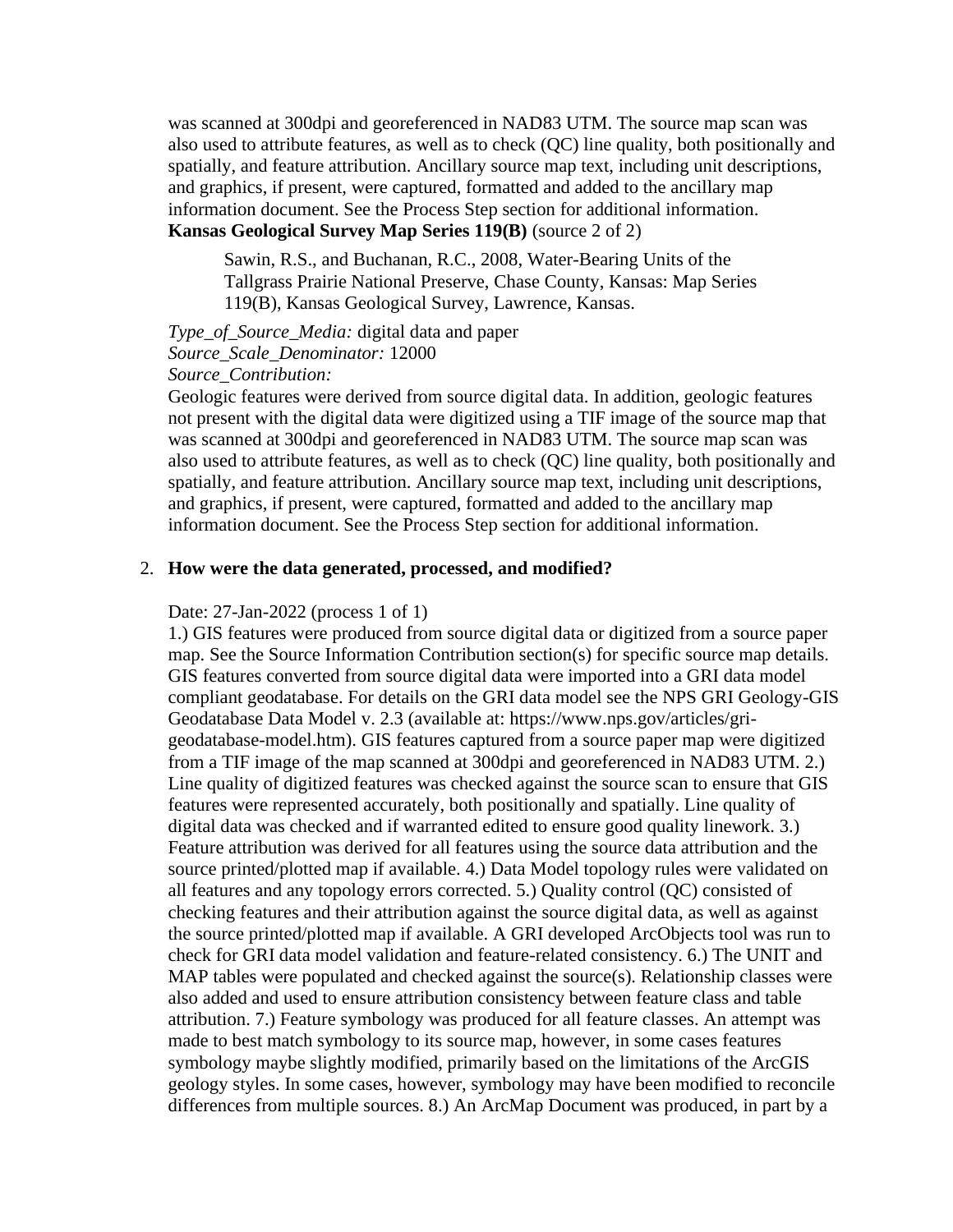GRI finalize mxd tool, and layer (.lyr) files saved for all data layers. 9.) The ancillary map information PDF document, see the Supplemental Information section for additional information, was produced from textual information and figures present on the source map(s) and/or in digital data files. If applicable, source map images were produced at 150dpi or greater resolution and optical character recognition (OCR) software was used to produce text from source map text. The text, source map images and other ancillary source map information were added to a Help & Manual (.hmxz) template file. The .hmxz file was then compiled to produce the ancillary map information document. Any compilation errors were then checked and corrected and the document was reviewed for content, usability and grammatical errors. 10.) A Google Earth .kmz/.kml file, as well as a OGC GeoPackage and QGIS project file was produced from the finalized file geodatabase and ArcMap document.

Person who carried out this activity:

James Winter Colorado State University Research Associate, Geologist/GIS Specialist 1201 Oak Ridge Drive, Suite 200 Fort Collins, Colorado 80525-5589 USA

(970) 491-6655 (voice) james.winter@partner.nps.gov

*Hours\_of\_Service:* 9:00 a.m. to 5:00 p.m. (MST), Monday - Friday

Data sources used in this process:

o Kansas Geological Survey Map Series 119(A), Kansas Geological Survey Map Series 119(B)

## <span id="page-6-0"></span>3. **What similar or related data should the user be aware of?**

National Park Service Geologic Resources Inventory (GRI) program, 20220127, Metadata for the Digital Geologic-GIS Map of the Tallgrass Prairie National Preserve, Kansas (NPS, GRD, GRI, TAPR, TAPR digital map).

## <span id="page-6-1"></span>**How reliable are the data; what problems remain in the data set?**

#### <span id="page-6-2"></span>1. **How well have the observations been checked?**

Feature and table attribution was derived and checked with the source map(s). Attribution was checked (QCd) for errors. Users of this data are advised to FULLY and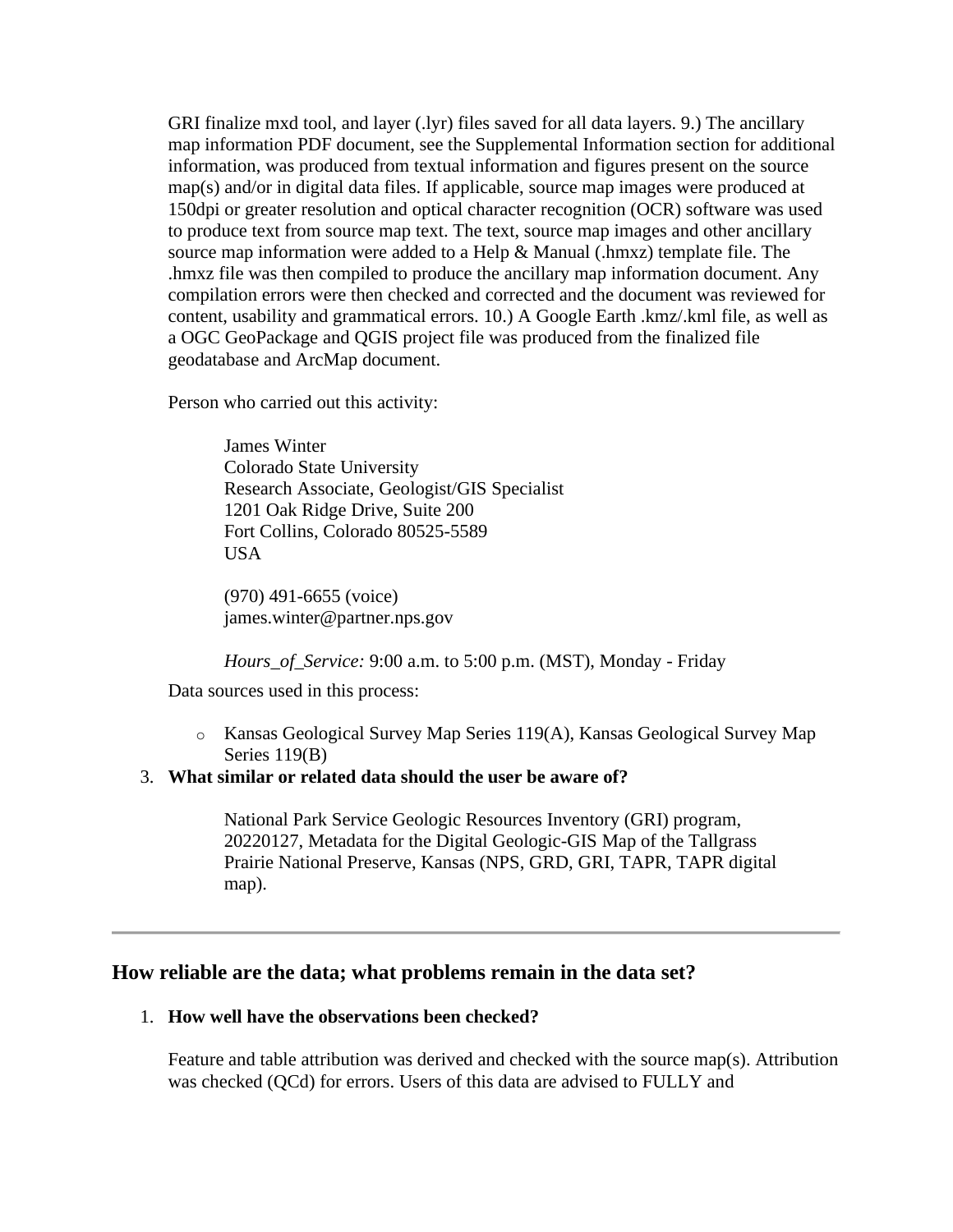CAREFULLY READ the "DISTRIBUTION LIABILITY" section of this metadata before using the data.

## <span id="page-7-0"></span>2. **How accurate are the geographic locations?**

Data was produced from digital source data and digitized from a georeferenced source map .TIF image(s) (300dpi). Users of this data are cautioned about the locational accuracy of features within this dataset. Based on the source map scale and United States National Map Accuracy Standards features are within (horizontally) 10.2 meters or 33.3 feet of their actual location as presented by this dataset. Users of this data should thus not assume the location of features is exactly where they portrayed are in ArcGIS or other software used to display this dataset. The PRECISION of any Shapefile (.shp) files is DOUBLE. Coordinate tics on the georeferenced (registered and rectified) source map image(s) were checked against control points that had the exact specified coordinates of the tic. The direct distance between the image tic and its control point were measured. All measured distances were less than 50% of the required distance to meet National Map Accuracy Standards (1/50th of an inch for maps at 1:20,000 scale and smaller). Features were checked (QCd) after digitizing for positional accuracy errors using the georeferenced source map image.

## <span id="page-7-1"></span>3. **How accurate are the heights or depths?**

No vertical coordinates are present in this GRI digital dataset.

## <span id="page-7-2"></span>4. **Where are the gaps in the data? What is missing?**

All data is considered complete to the extent of the source map(s).

## <span id="page-7-3"></span>5. **How consistent are the relationships among the observations, including topology?**

GIS data in 10.1 file geodatabase, OGC geopackage and 2.2 KML/KMZ file formats.

## <span id="page-7-5"></span><span id="page-7-4"></span>**How can someone get a copy of the data set?**

## **Are there legal restrictions on access or use of the data?**

*Access\_Constraints:* None *Use\_Constraints:*

> Not for use at scale greater than 1:12,000 (source map scale). Users of this data are cautioned about the locational accuracy of features within this dataset. Based on the source map scale and United States National Map Accuracy Standards features are within (horizontally) 10.2 meters or 33.3 feet of their actual location as presented by this dataset. Users of this data should thus not assume the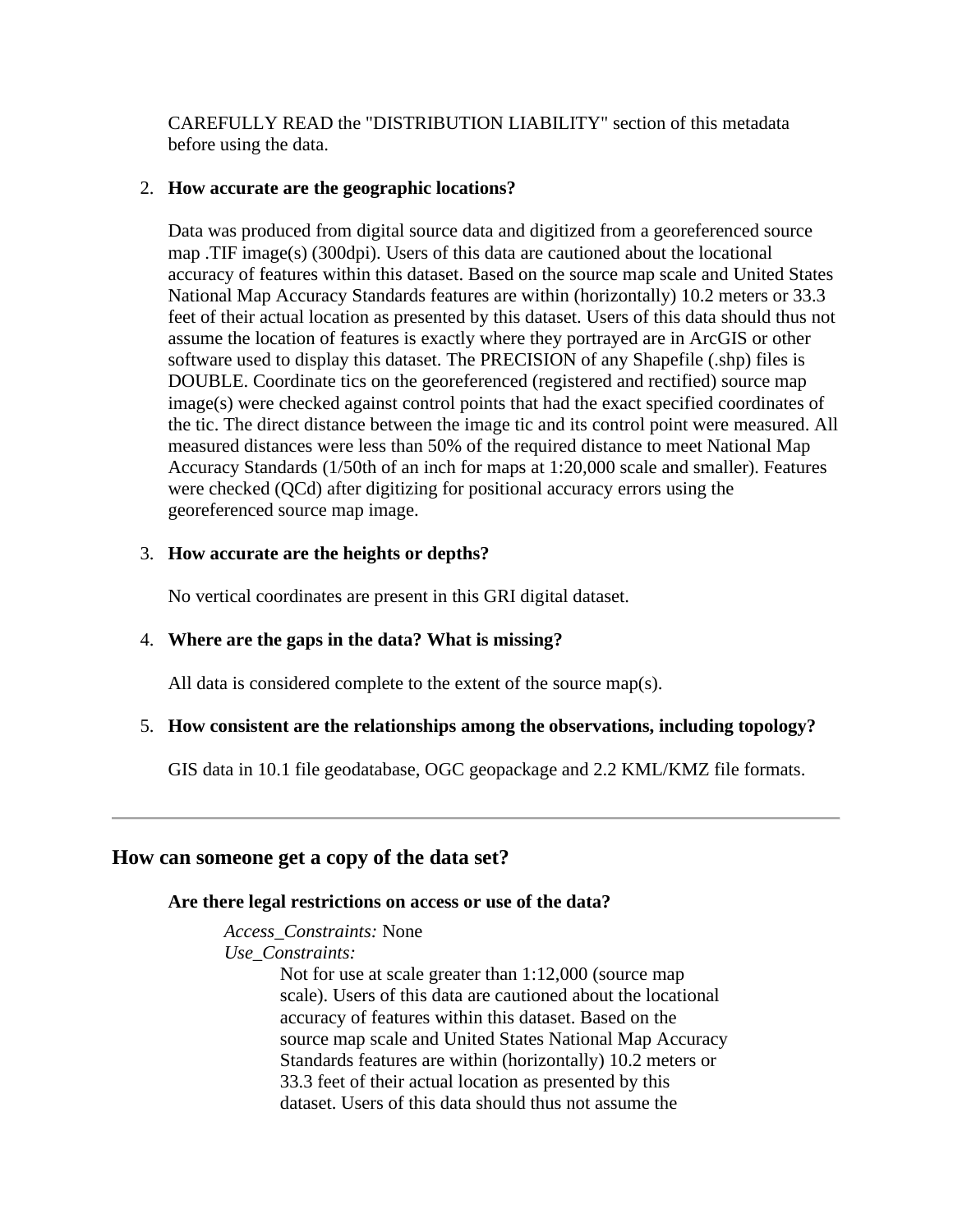location of features is exactly where they are portrayed in Google Earth, ArcGIS, QGIS or other software used to display this dataset.

#### <span id="page-8-0"></span>1. **Who distributes the data set?** (Distributor 1 of 1)

Stephanie O'Meara Colorado State University Research Associate, Geologist/GIS Specialist/Data Manager 1201 Oak Ridge Drive, Suite 200 Fort Collins, Colorado 80525 **USA** 

(970) 491-6655 (voice) stephanie\_o'meara@partner.nps.gov

*Hours\_of\_Service:* 8:00 a.m. to 4:00 p.m. (MST), Monday - Friday *Contact\_Instructions:* GRI data are available at: [<http://irma.nps.gov/App/Reference/Search>](http://irma.nps.gov/App/Reference/Search)

#### <span id="page-8-1"></span>2. **What's the catalog number I need to order this data set?**

GIS map data available in several GRI-supported GIS data formats

#### <span id="page-8-2"></span>3. **What legal disclaimers am I supposed to read?**

The National Park Service shall not be held liable for improper or incorrect use of the data described and/or contained herein. These data and related graphics are not legal documents and are not intended to be used as such.

The information contained in these data is dynamic and may change over time. The data are not better than the original sources from which they were derived. It is the responsibility of the data user to use the data appropriately and consistent within the limitations of geospatial data in general and these data in particular. The related graphics are intended to aid the data user in acquiring relevant data; it is not appropriate to use the related graphics as data.

The National Park Service gives no warranty, expressed or implied, as to the accuracy, reliability, or completeness of these data. It is strongly recommended that these data are directly acquired from an NPS server and not indirectly through other sources which may have changed the data in some way. Although these data have been processed successfully on a computer system at the National Park Service, no warranty, expressed or implied is made regarding the utility of the data on another system or for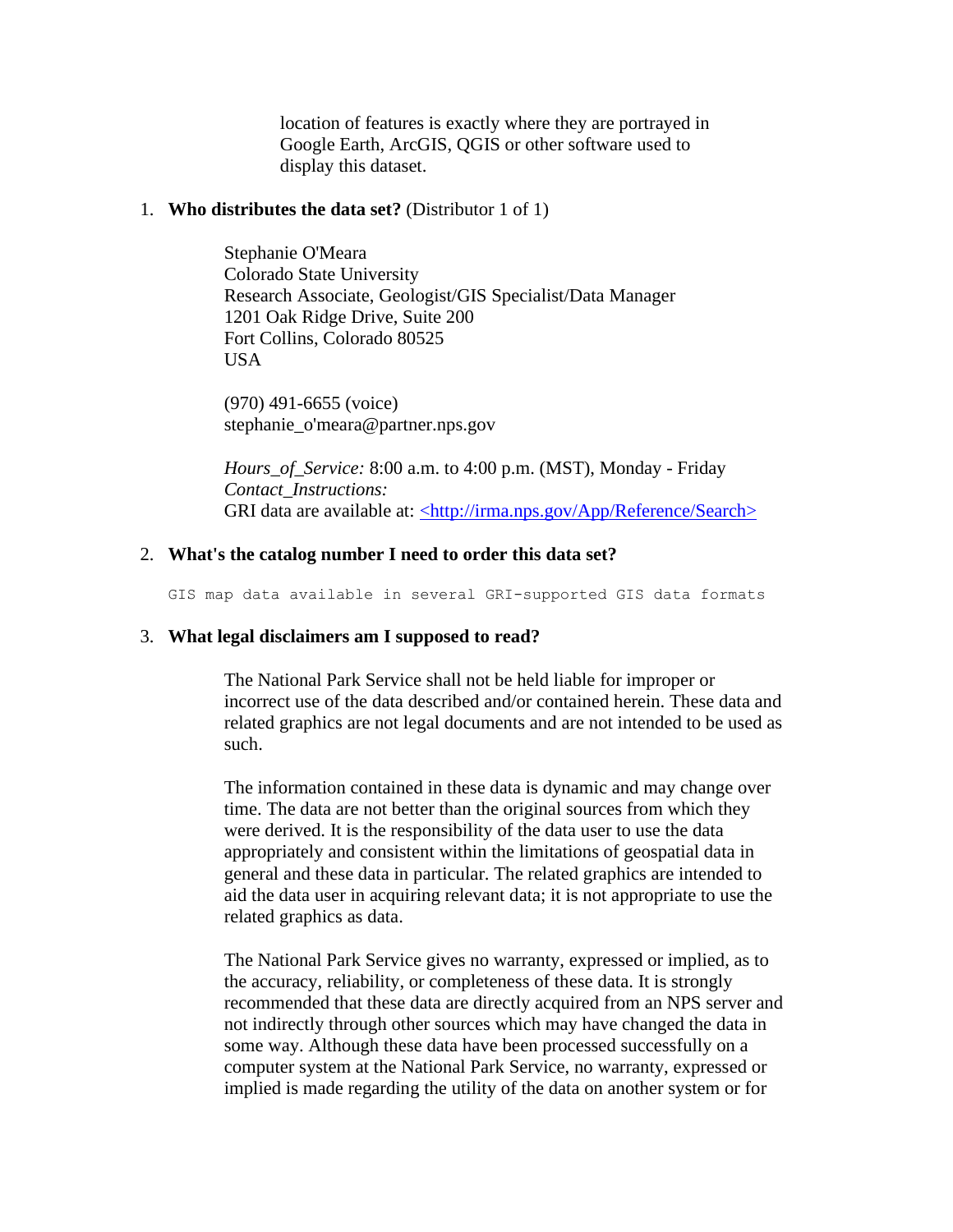general scientific purposes, nor shall the act of distribution constitute any such warranty. This disclaimer applies to both to individual use of the data and aggregate use with other data.

# <span id="page-9-0"></span>4. **How can I download or order the data?**

## o **Availability in digital form:**

| Data format: | GDB (version ArcGIS Pro 2.4) GIS (file geodatabase format)<br>data package with a Pro map (.mapx) file<br>(tapr_geology_gdb_pro.zip) Size: 1.19      |
|--------------|------------------------------------------------------------------------------------------------------------------------------------------------------|
|              | <b>Network links:</b> NPS Data Store, https://irma.nps.gov/DataStore/                                                                                |
| Data format: | GDB (version ArcGIS 10.1) GIS (file geodatabase format) data<br>package with an ArcMap map document (.mxd) file<br>(tapr_geology_gdb.zip) Size: 1.21 |
|              | <b>Network links:</b> NPS Data Store, https://irma.nps.gov/DataStore/                                                                                |
| Data format: | KML/KMZ (version 2.2) Google Earth (kml/kmz format) data<br>package (tapr_geology_kml.zip) Size: 1.44                                                |
|              | Network links: NPS Data Store, https://irma.nps.gov/DataStore/                                                                                       |
| Data format: | GPKG (version OGC geopackage) GIS (geopackage format)<br>data package with a QGIS project (.qgz) file<br>(tapr_geology_gpkg.zip) Size: 1.10          |
|              | <b>Network links:</b> NPS Data Store, https://irma.nps.gov/DataStore/                                                                                |
| Data format: | PDF (version 9) Ancillary Map Information Document Size:<br>4.37                                                                                     |
|              | Network links: NPS Data Store, https://irma.nps.gov/DataStore/                                                                                       |
| Data format: | PDF (version 9) GIS Readme Document Size: 0.1                                                                                                        |
|              | <b>Network links:</b> NPS Data Store, https://irma.nps.gov/DataStore/                                                                                |
|              | <b>Data format:</b> PDF (version 9) FAQ Metadata File Size: 0.1                                                                                      |
|              | Network links: NPS Data Store, https://irma.nps.gov/DataStore/                                                                                       |

- o **Cost to order the data:** None
- o **Special instructions:**

Search for the GRI map, then download the GRI data at: https://irma.nps.gov/DataStore/

# <span id="page-9-1"></span>**Who wrote the metadata?**

Dates:

Last modified: 27-Jan-2022